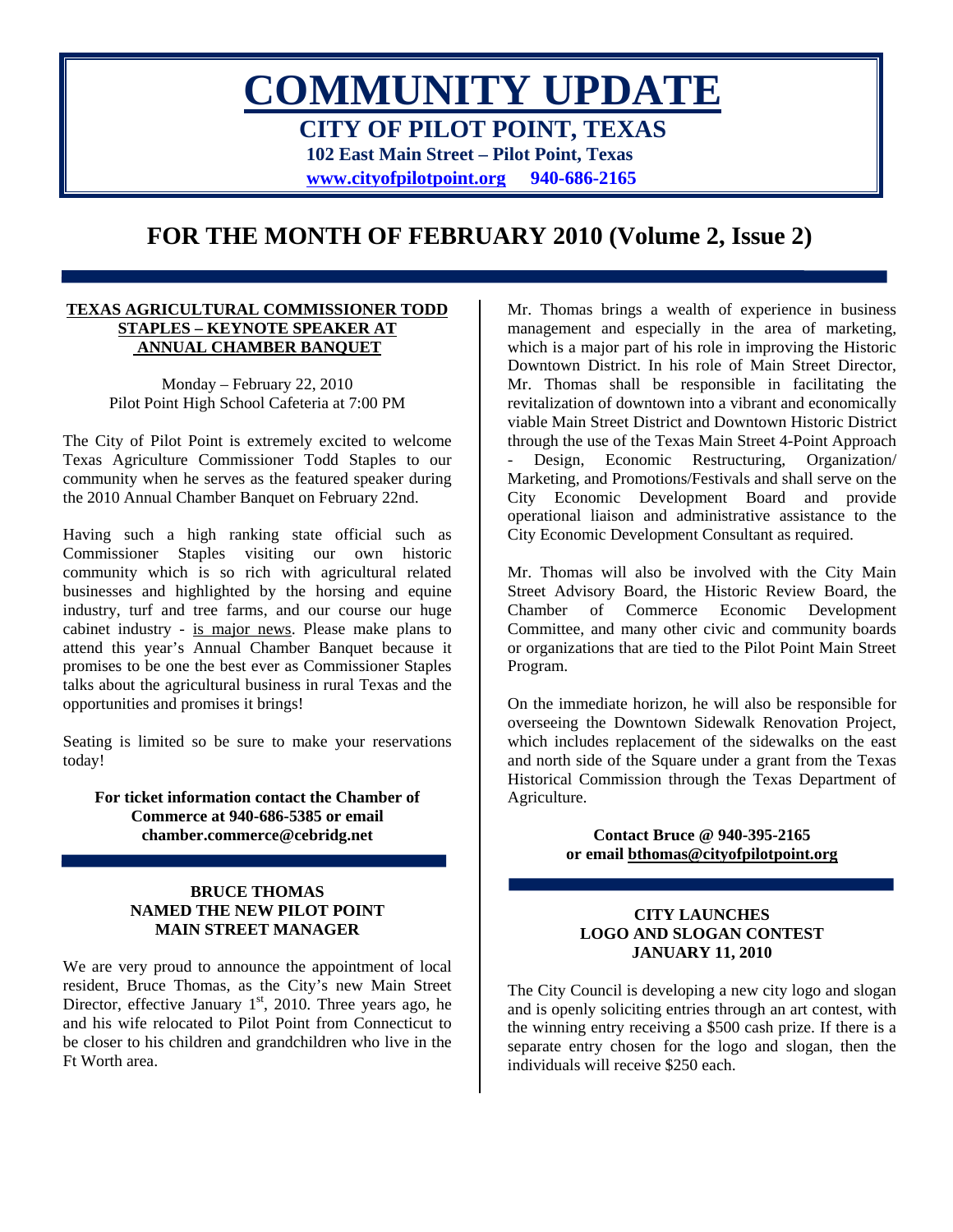The Logo/Slogan Contest is chaired by Bruce Thomas and co-chaired by Dick Bullwinkle. The contest has its own logo/slogan website for access and logo/slogan submittals and can be accessed online at:

#### **<http://www.pilotpointlogocontest.com/>**

The judges panel includes well known local, area, regional, and even nationally known celebrities:

- Bob Phillips known for his Texas Country Reporter program on TV.
- Clarice Tinsley known by millions of TV news viewers in the DFW area on FOX 4.
- Donna Howell-Sickles nationally recognized for her western art; her works are prominently featured in exhibits at the National Cowgirl Hall of Fame in Ft Worth.
- Don Schol & Pam Burnley-Schol both are professional artists and professors of art at the University of North Texas, College of Visual Arts & Design.
- Larry Mahan one of the all time greats in professional rodeo and one of its first mainstream media stars.
- Walt Garrison retired as one of the greatest fullbacks who ever played for the Dallas Cowboys and now an area rancher.

#### **Town Leaders**

- Janet Groff Mayor of Pilot Point.
- Wes Miller owns the Farmer's & Merchant's Bank building in Pilot Point and known for his historic renovations.
- Susan Svane well known teacher in the Pilot Point school system.
- Amanda Watson well known teacher in the Pilot Point school system.
- Chris True Park Superintendent at the Ray Roberts Lake State Park Complex.

#### **Logo / Slogon Contest Schedule:**

Contest Kickoff – January 11, 2010 Contest Entry Deadline – February 19, 2010 Announce Winner – February 26, 2010

Recognition Award Dinner (location to be announced)

# **PUBLIC NOTICE CELL PHONE USE IN SCHOOL ZONES IS PROHIBITED**

The City of Pilot Point and the Texas Department of Transportation are currently installing the signage required to allow enforcement of a new state law prohibiting the improper use of cell phones in school zones and school crosswalks. This is a safety issue for school children in our Pilot Point school zones, so a strict no tolerance enforcement policy shall begin immediately upon

installation of the signs, which carries a possible fine up to \$500 per offense.

If you have any non-emergency questions regarding this new state law and our local enforcement, please contact the Pilot Point Police Department at:

#### **940-686-2969 Police non-emergency number**

#### **SAFE ROUTES TO SCHOOL SURVEY**

The Pilot Point Independent School District in cooperation with the City of Pilot Point anticipates applying for a Safe Routes to School Grant in 2010 in order to construct needed sidewalks and walkways to our schools. In order to submit a complete application, we need to determine certain facts about the students in our schools. Please take a moment to complete the following short survey which will give us the necessary information to complete our Safe Route to School Plan. You can, also, go to our website and "click" on the Safe Routes to School link on our announcements or go to the following web-link http://www.surveymonkey.com/s/VV8ZH6Y. **[Survey](http://www.surveymonkey.com/s/VV8ZH6Y)  [deadline will be Friday, January 29, 2010.](http://www.surveymonkey.com/s/VV8ZH6Y)** Thank you in [advance for your participation in this survey.](http://www.surveymonkey.com/s/VV8ZH6Y) 

#### **MONTHLY \$\$ CASH \$\$ DRAWING ON THE SQUARE YOU MUST BE PRESENT TO WIN!**

#### **HELP SUPPORT PILOT POINT \* SHOP PILOT POINT FIRST\***

In addition to the Chamber of Commerce program asking residents to spend at least \$20 on the  $20<sup>th</sup>$  of each month in Pilot Point to help support the local economy, the Chamber sponsors the Merchant Gift Drawing on the Square on the  $2<sup>nd</sup>$  Saturday of each month.

#### **The next drawing will be held Saturday, February 13th, at 4 pm on the Square. Live music provided in the Opera House at 8 pm.**

As a reminder, you must visit and qualify at participating stores in town each month. For detailed rules on how to qualify, and a list of the participating business locations, please call the Chamber at **940-686- 5385** or email **[chamber.ofcommerce@cebridge.net](mailto:chamber.ofcommerce@cebridge.net)**

\*Non-Profit Organizations are encouraged to list their upcoming events in our Community Newsletter. Email **[jchughes@cityofpilotpoint.org](mailto:jchughes@cityofpilotpoint.org)** to list your community activities. Visit our website for updates!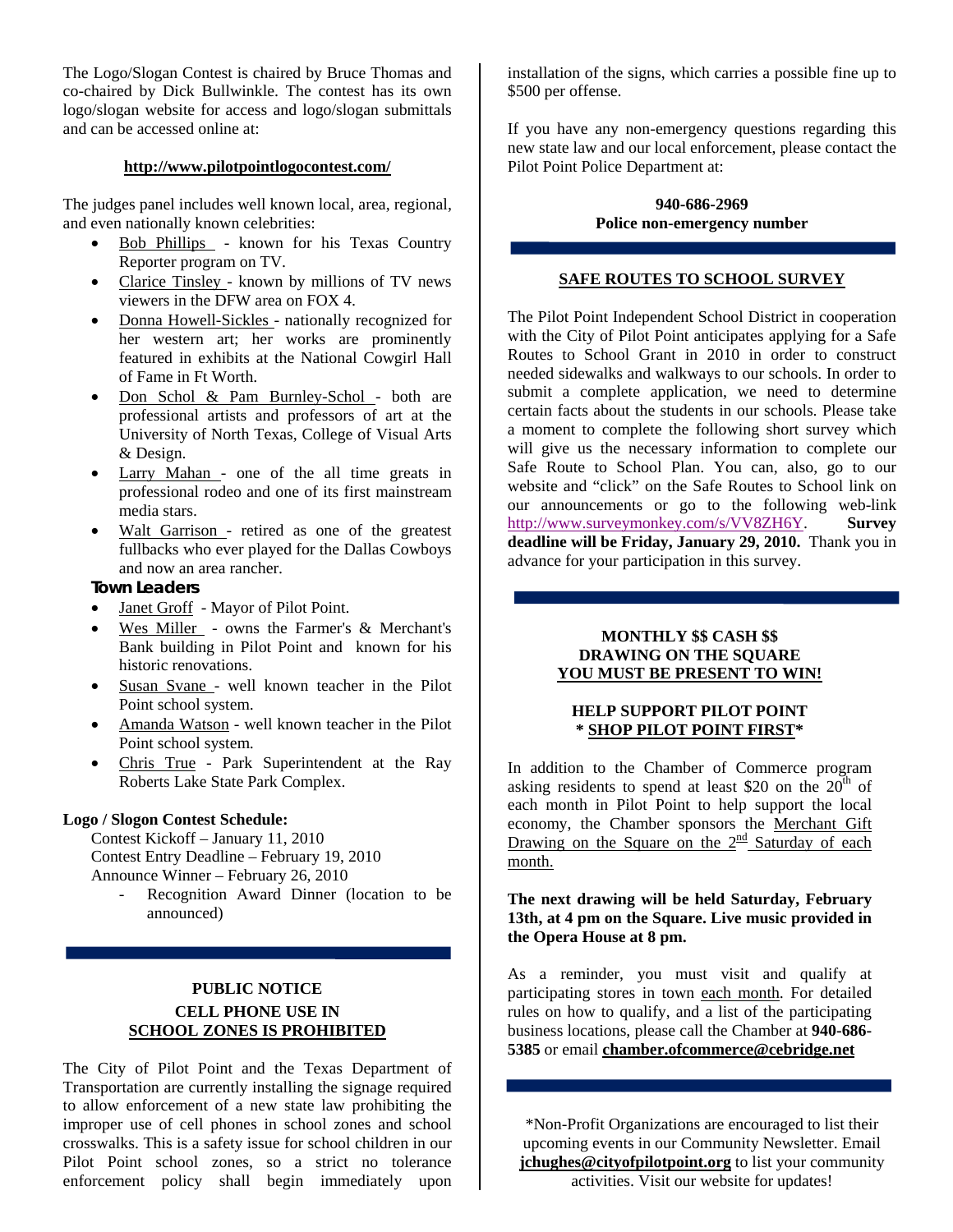## **ANIMAL CONTROL CORNER**

# **940-686-2165 [lrose@cityofpilotpoint.org](mailto:lrose@cityofpilotpoint.org)**

#### **What do you do if an animal bites you?**

Rabies is a viral disease that affects warm-blooded animals (such as dogs, cats, skunks, fox raccoons, bats, etc.). The virus is spread when saliva containing rabies virus is introduced into an opening in the skin, usually by the bit (or possibly scratch) of a rabid animal. You can also get rabies if the saliva from a rabid animal contacts your mucous membranes or any open wound.

#### **If a bite occurs, the following precautions should be taken:**

- Contact the Animal Control Officer as soon as possible 940-686-2165; after hours 940-686-2444. All animal bites must be investigated by the Local Rabies Control Authority.
- Identify the animal. Most animals that have bitten a person must either be quarantined for 10 days and observed for signs of rabies or tested for rabies
- Immediately wash the wound thoroughly with soap and water, plus an antiseptic if available.
- Consult a physician as soon as possible to determine whether post exposure treatment is needed.

*\* Please be kind to pets and animals!*

**LIBRARY LINKS** 324 South Washington St.

Tuesday – Friday 8:30 AM – 5:30 PM Saturday 9:00 AM – 2:00 PM Closed on Sundays and Mondays

Cold winter days are the perfect time to visit the library and take home a good book (or two) to cuddle up with. A few of the newest bestsellers that are currently on library shelves are *I, Alex Cross* by James Patterson, *Pirate Latitudes* by Michael Crichton, *Under the Dome* by Stephen King, *Duets* by Nora Roberts and *U is for Undertow* by Sue Grafton. The library also has copies of the newest memoirs and life stories of Patrick Swayze, Pat Tillman, George Carlin, Howie Mandell, Michael Oher (The Blind Side) and Andre Agassi.

Online users are invited to browse our new website [www.pilotpointlibrary.org](http://www.pilotpointlibrary.org/) and visit the *EShelf & Research* link to utilize the acclaimed TexShare databases. Come by the library to get your username and password and begin using our free electronic resources from work, home or on our library computers. The subscription-only databases are exclusive to Texas library patrons and offer multitudes of authoritative, full-text articles from verifiable sources on any subject from general interest to business, history and genealogy, hobbies, health and more.

**To learn more about our library resources or to find out how to get a free library card Call 940 686-5004 or visit us at [www.pilotpointlibrary.org](http://www.pilotpointlibrary.org/)**

#### **FIRE/EMS/AMBULANCE:**

110 W. Division St  **Call 911 for Emergencies**

#### **A MESSAGE FROM THE FIRE CHIEF**

As the New Year gets into full swing I would like to throw out a friendly fire prevention reminder on electrical safety. A common cause of house fires is the use and or misuse of electrical extension cords and power strips. With more and more technology we find ourselves with many electrical appliances, computers and games. We recommend that you do not use extension cords for permanent items these cords are made for temporary use. Frayed and worn cords are a fire and shock hazard and all cords need to be inspected before each use. Power strips are another commonly used item and need to be inspected regularly. When inspecting the strip look for any signs of discoloration and if the strip is hot disconnect it immediately and replace it. Before using this type of electrical adaptor be sure and check the manufacturer's recommendation and follow them closely. Until next time have a great New Year and as always feel free to call the Fire Department with any questions.

For non-emergency fire and EMS information or questions: call **940-686-5038** or email: **[admin@ppfd.org](mailto:bstorer@ppfd.org) Practice Fire Safety at Home!** 

#### **VOLUNTEERS NEEDED**

The City of Pilot Point needs volunteers on numerous Advisory Boards. We have positions available immediately for appointment by the City Council for the following boards:

- **Planning and Zoning Commission**
- **Board of Adjustment and Appeals**
- **Main Street Advisory Board**
- **Historic Review Board**

For application forms and instructions visit: **[http://www.cityofpilotpoint.org](http://www.cityofpilotpoint.org/)**

Search the "City Government - Volunteer Opportunities" section or call Lisa Henderson @ **940-686-2165**.